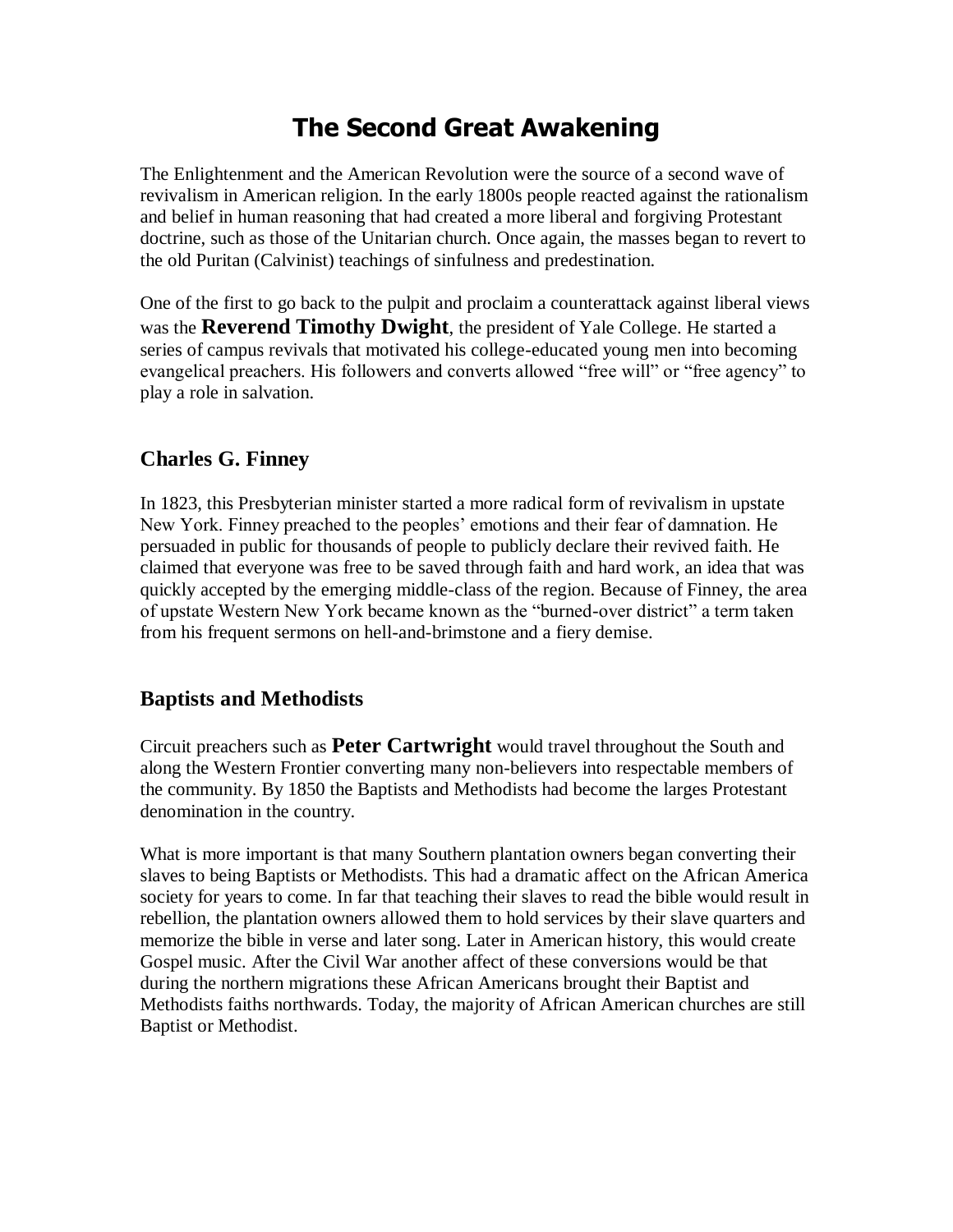## **Millennialism**

A great deal of religious belief in the 1840s revolved around the belief that the world was about to end with the second coming of Christ. Once preacher, **William Miller**, gained tens of thousands of followers by predicting that on a specific date (October 21, 1844), this second coming was to take place. As we now know, many were disappointed but Miller continued to preach and founded a new religion, the **Seventy-Day Adventists**.

#### **Mormons**

The **Church of the Latter-Day Saints**, commonly known as the **Mormons**, was founded by **Joseph Smith** in 1830. The **Book of Mormon** was a Scripture written by Smith after claiming to have received a messenger from God. In his writings, he traced a connection between the Native Americans and a Lost Tribe of Israel.

Smith soon gathered a large following and began to cross the north and west in search of a "promised land." He and his followers traveled across New York State, into Ohio, Missouri and then to Illinois. Smith was murdered by an angry mob in Illinois who strongly objected to their belief in polygamy. To escape further persecution, their new leader, **Brigham Young** led his followers across the Great Plains and started a settlement, the **New Zion**, on the banks of the Great Salt Lake in Utah.

The Mormons quickly became wealthy thanks to their cooperative farming techniques and corporate-like structure and the fact that in 1849, when the California Gold Rush began they were the last frontier post before the miners could cross the Rockies into California. The **Mormon Trail** became a major crossing of the Rockies and the money made from selling supplies and tools became highly profitable for the Mormons.

Their continued practice of polygamy would later be the focus of many U.S. Government investigations.

\* \* \* \* \*

#### **Communal Experiments**

During the mid 1800s, the ideas of a utopian society remerged in America. It could be inferred that the Mormons were a communal experiment but others emerged not just as religions but as humanistic or secular experiments. Most were short lived for one reason or another but they did reflect the diversity of reform ideas that emerged in America